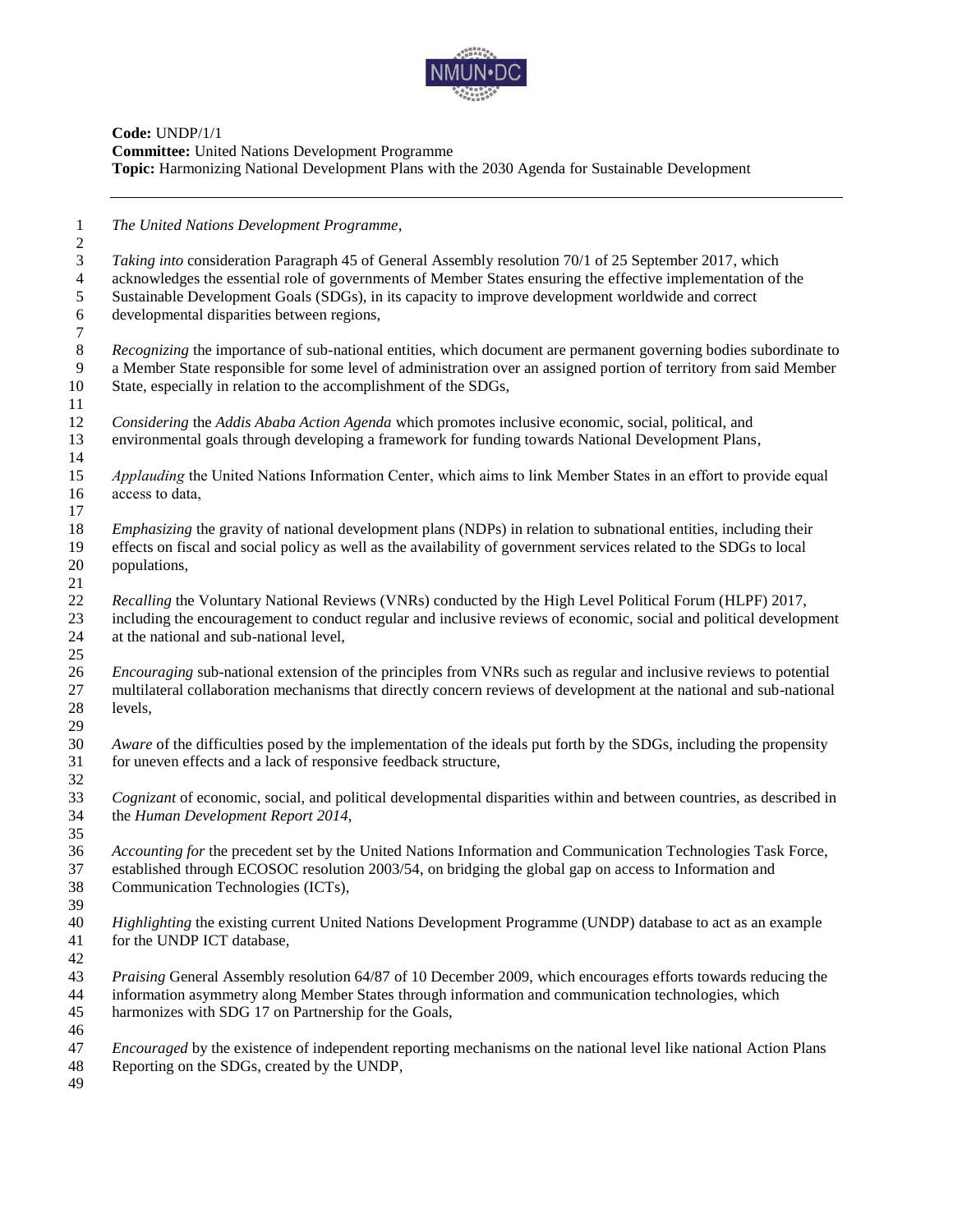| $50\,$<br>51<br>52<br>53 |             | Concerned by the lack of a concrete global review mechanism pertaining to the status of sub-national entities in<br>relation to NDPs seeking to conform with the SDGs, as the lack of such a mechanism leads to the marginalization of<br>groups within nations that may otherwise perform well on certain metrics, leading to a chronic gap, |
|--------------------------|-------------|-----------------------------------------------------------------------------------------------------------------------------------------------------------------------------------------------------------------------------------------------------------------------------------------------------------------------------------------------|
| 54<br>55<br>56<br>57     |             | Resolved to encourage such a mechanism of global review and analysis in order to improve the reliability of<br>reporting on the developmental state of subnational entities and put a spotlight on internal disparities in development<br>in order to encourage their correction,                                                             |
| 58<br>59                 |             | 1. Recommends the creation of a Reporting Economic and Political Outcomes for Responsive Transformations<br>(REPORT) mechanism, which would:                                                                                                                                                                                                  |
| 60<br>61<br>62<br>63     | a.          | Be organized and implemented by, as well as under the authority of the UNDP Administrator for<br>introduction into various test areas to be determined by the Administrator and/or a senior official to<br>which they delegate, to:                                                                                                           |
| 64<br>65<br>66           | i.          | Act as a pilot program for possible future implementation on a global scale as an official body<br>subordinate to the UNDP;                                                                                                                                                                                                                   |
| 67<br>68<br>69           | ii.         | Engage in an analysis of the success of the program in accomplishing the goals of increasing<br>reporting of subnational development as well as spotlighting subnational development disparities<br>among other factors;                                                                                                                      |
| 70<br>71<br>$72\,$<br>73 | b.          | Provide easily acceptable guidelines, using factors that may be specified and adjusted by nation, for the<br>self-reporting of sub-national compliance with NDPs drafted to conform with the SDGs;                                                                                                                                            |
| 74<br>75<br>76           | c.          | Entertain biannually the submission of national reports, called herein REPORT Originals as detailed in<br>Clause 2 concerning sub-national compliance with NDPs drafted to conform with the SDGs, wherein:                                                                                                                                    |
| 77<br>78                 | i.          | The REPORT mechanism would meet bi-annually at a location to be determined prior by the<br>Administrator or an appointed senior official;                                                                                                                                                                                                     |
| 79<br>$80\,$<br>81       | ii.         | The REPORT mechanism would compile completed REPORT Originals into a REPORT<br>Publication as detailed in Clause 1(f), a document for official review and dissemination;                                                                                                                                                                      |
| 82<br>83<br>84           | d.          | Recommend specific action on the part of UNDP, the Member State, and other parties in the form of<br>official REPORT Advisories in relation to the information contained within individual REPORT<br>Originals, emphasizing the achievement of goals outlined in all SDGs as related to SDG                                                   |
| 85<br>86<br>87           | i.          | implementation through NDPs, while:<br>Considering information collected and published by relevant UN employees and bodies like non-                                                                                                                                                                                                          |
| 88<br>89                 |             | governmental organizations authored in conjunction with the UN, as well as that collected and<br>published by non-governmental organizations (NGOs) and intergovernmental bodies, like the                                                                                                                                                    |
| 90<br>91<br>92           | ii.         | World Bank, accessed through official channels when issuing recommendations at the REPORT<br>mechanism's discretion;<br>Considering information collected by the Member State, or a UN-recognized intergovernmental                                                                                                                           |
| 93<br>94                 |             | body with which the Member State is associated, that is not included in the Member-State's<br>REPORT Original currently under consideration at the REPORT mechanism's discretion;                                                                                                                                                             |
| 95<br>96<br>97           | iii.<br>iv. | Analyzing the Member State's existing NDPs and individual development projects when advising<br>the Member State on how to mitigate discriminating factors;<br>Advising the Member State that submitted the report concerning connections with UNDP                                                                                           |
| 98<br>99<br>100          |             | employees or NGOs that may assist in responding to the Member State's specific needs<br>concerning how to further cooperation between the government of Member States and other<br>entities in order to further implement the goals outlined in the SDGs;                                                                                     |
| 101<br>102               | V.          | Counselling Member States and respective sub-national entities on effective methods by which to<br>cooperate with the private sector;                                                                                                                                                                                                         |
| 103<br>104<br>105        | vi.         | Suggesting better methods by which to integrate sub-national entities at the economic, social, and<br>political level with Member States to which they are subordinate considering information<br>submitted following the guidelines prescribed in sub-clauses $2(a)$ , (b), (c), and (d);                                                    |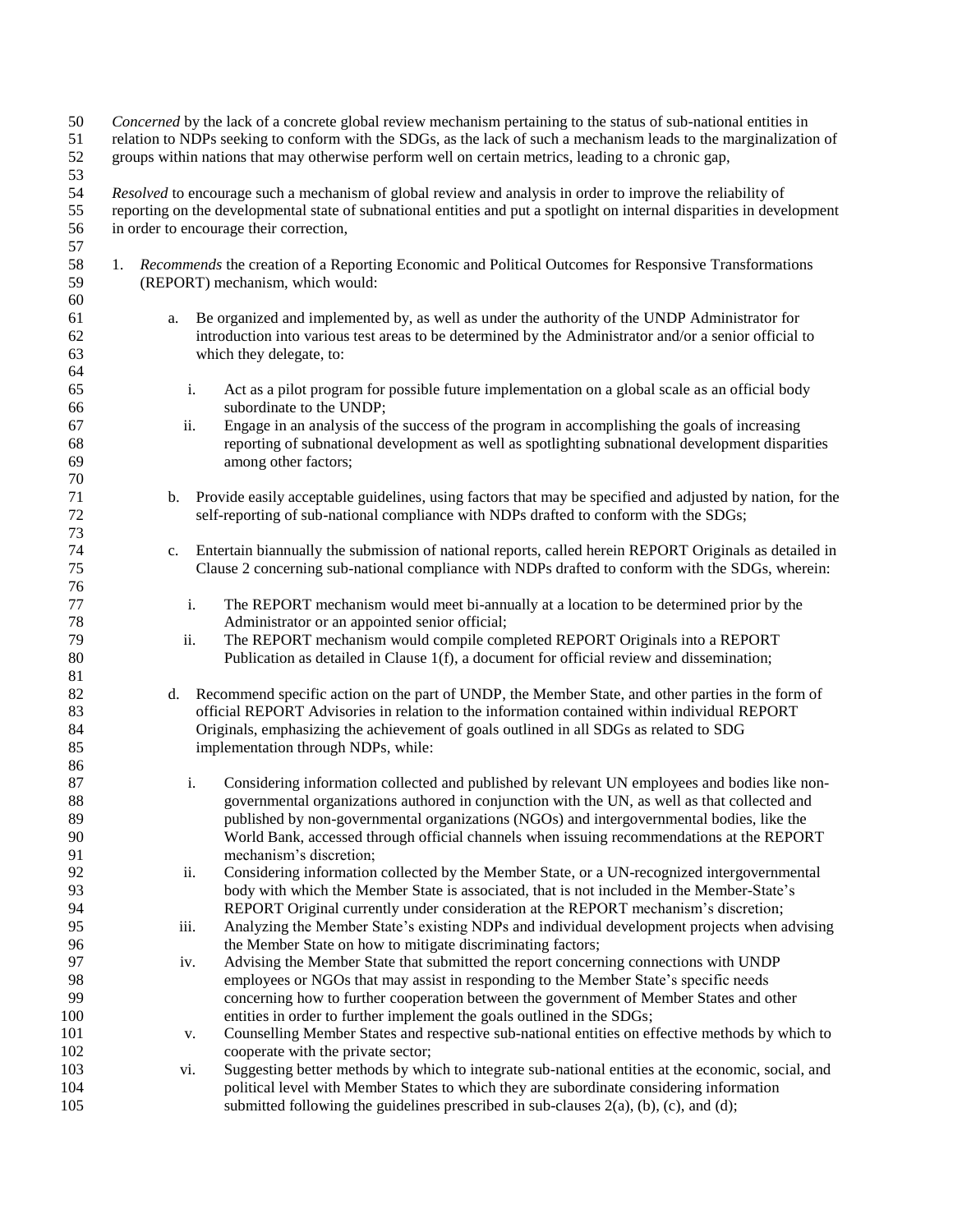| 106 |      |                                                                                                       |
|-----|------|-------------------------------------------------------------------------------------------------------|
| 107 | e.   | Contact individual United Nations Country Teams (UNCTs), as well as NGOs present in areas that        |
| 108 |      | suffer from a lack of quality reporting mechanisms managed by the governments of Member States, to    |
| 109 |      | encourage:                                                                                            |
| 110 |      |                                                                                                       |
| 111 | i.   | UNCT advisement of the governments of Member States on how to better gain accurate and                |
| 112 |      | timely reports from areas suffering from a lack of adequate reporting;                                |
| 113 | ii.  | Increases of staffing at individual UNCTs ordered at the discretion of the Administrator when         |
| 114 |      | recommended by the REPORT mechanism due to a lack of reliable information concerning the              |
| 115 |      | status of subnational entities in relation to NDPs drafted to conform to the SDGs;                    |
| 116 | iii. | NGOs with existing infrastructure related or dedicated to the study of humanitarian conditions in     |
| 117 |      | areas where adequate reporting by the Member State is incomplete or non-existent to specialize in     |
| 118 |      | reporting the status of subnational entities in relation to NDPs drafted to conform to the SDGs       |
| 119 |      | provided that the services rendered do not distract from the original mission of the NGO;             |
| 120 | iv.  | NGOs that have experience building and maintaining infrastructure related or dedicated to the         |
| 121 |      | study of various factors and conditions to establish a presence in areas where adequate reporting     |
| 122 |      | by the Member State is incomplete or non-existent concerning the status of subnational entities in    |
| 123 |      | relation to NDPs drafted to conform to the SDGs;                                                      |
| 124 |      |                                                                                                       |
| 125 | f.   | Create the REPORT Publication, containing the original text of the REPORT Original, any other         |
| 126 |      | information used when analyzing the original submission, and the official REPORT Advisory, wherein    |
| 127 |      | issues of the REPORT Publication would be authored bi-annually, synchronized to VNRs to promote       |
| 128 |      | synergies between the two reporting mechanisms, immediately following the submission period;          |
| 129 |      |                                                                                                       |
| 130 | g.   | Enter the completed submissions to the REPORT Publication, which would also include references to     |
| 131 |      | previous REPORT Publications, that would be:                                                          |
| 132 |      |                                                                                                       |
| 133 | i.   | Easily accessible by any person as an online resource as part of the UNDP website as well as          |
| 134 |      | within the UNDP Archives;                                                                             |
| 135 | ii.  | Organized by the time the information within the REPORT was collected and the regional bloc           |
| 136 |      | from which the REPORT originated;                                                                     |
| 137 |      |                                                                                                       |
| 138 | 2.   | Directs the REPORT mechanism to issue the following framework on improving the performance of sub-    |
| 139 |      | national entities in relation to NDPs drafted to conform with the SDGs by:                            |
| 140 |      |                                                                                                       |
| 141 | a.   | Creating economic criteria concerning the evaluation of the status of sub-national entities in their  |
| 142 |      | cooperation with national development plans seeking to conform with the SDGs, including but not       |
| 143 |      | limited to:                                                                                           |
| 144 |      |                                                                                                       |
| 145 | i.   | The evaluation of the overall gross domestic product (GDP)/gross national income (GNI) growth         |
| 146 |      | of the Member State as a whole as compared to the overall GDP/GNI growth of individual sub-           |
| 147 |      | national entities, in an effort to comply with SDG 8.1 (objective concerning 7% economic growth       |
| 148 |      | in the least developed countries);                                                                    |
| 149 | ii.  | The evaluation of the GDP/GNI per capita of the Member State as a whole as compared to the            |
| 150 |      | GDP/GNI per capita of individual sub-national entities, in an effort to comply with SDG 8.5           |
| 151 |      | (objective concerning gainful employment for all);                                                    |
| 152 | iii. | The evaluation of factors such as the Gini coefficient or other similar mechanisms in evaluating      |
| 153 |      | economic disparities and opportunities within sub-national entities as compared to the Member         |
| 154 |      | State's overall performance, in an effort to comply with SDG 10.1 and 10.B (objective concerning      |
| 155 |      | income growth and developmental financing equity);                                                    |
| 156 | iv.  | The evaluation of poverty levels, divided into the overall population and minors, sub-nationally as   |
| 157 |      | compared to the member state's poverty benchmark and national poverty levels, in an effort to         |
| 158 |      | comply with SDG targets 1.A and 1.B (objective concerning resource and policy equity);                |
| 159 | v.   | The evaluation of resilient infrastructure built sustainably at the sub-national level as compared to |
| 160 |      | national levels, in an effort to comply with SDG targets 9.1 and 9.3 (objective concerning            |
| 161 |      | sustainable infrastructure and expansion of financial market infrastructure);                         |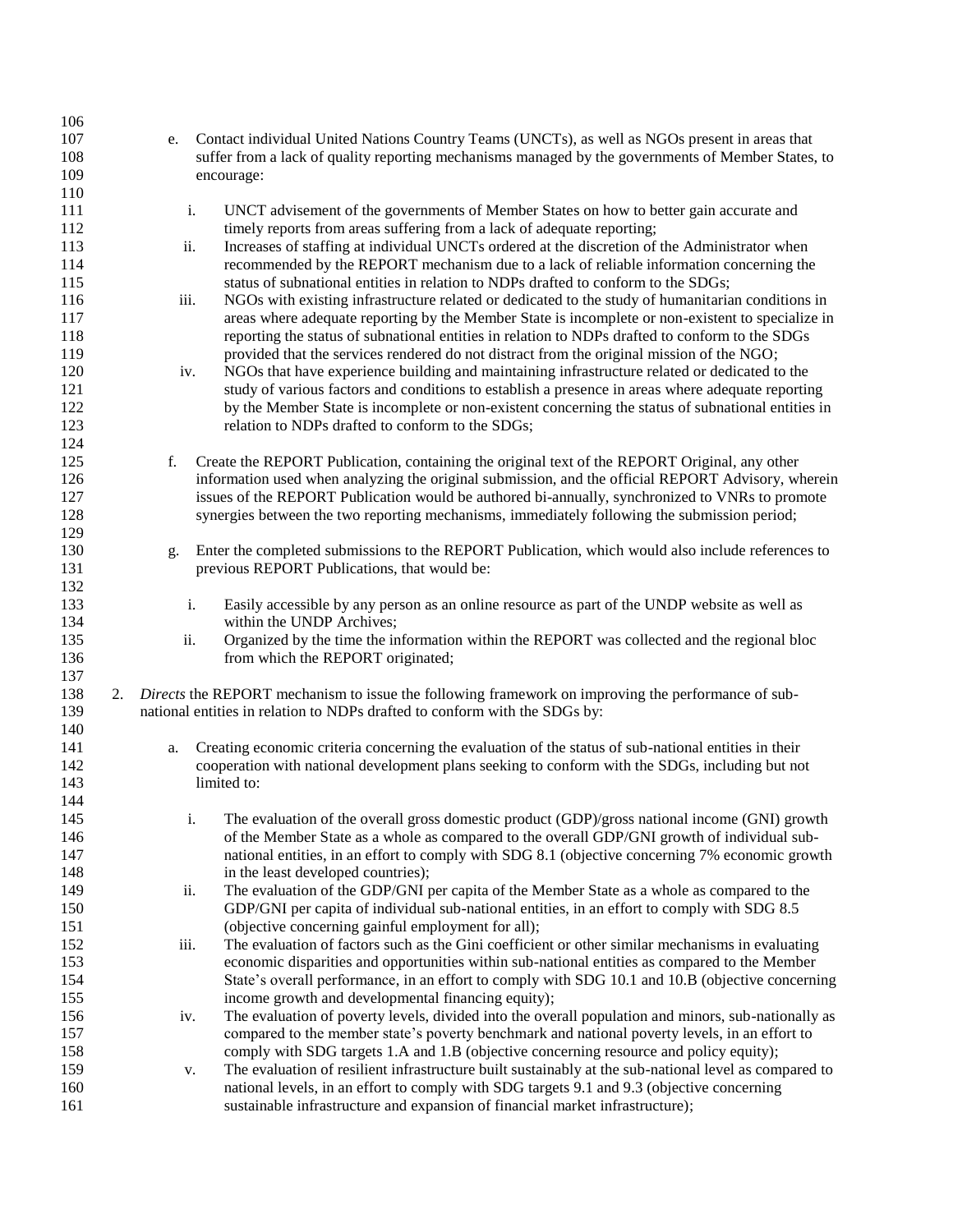| 162 |    | vi.         | The evaluation of carbon emissions present at the sub-national level as compared to the national          |
|-----|----|-------------|-----------------------------------------------------------------------------------------------------------|
| 163 |    |             | level, in an effort to comply with SDG targets 13.2, 13.3, and 13.B (objective concerning climate         |
| 164 |    |             | change and anti-pollution regulations);                                                                   |
| 165 |    |             |                                                                                                           |
| 166 |    | $b_{\cdot}$ | Creating social criteria concerning the evaluation of the status of sub-national entities in their        |
| 167 |    |             | cooperation with national development plans seeking to conform with the SDGs, including but not           |
| 168 |    |             | limited to:                                                                                               |
| 169 |    |             |                                                                                                           |
|     |    |             |                                                                                                           |
| 170 |    | i.          | The evaluation of percentage of persons chronically hungry or malnourished, divided into the              |
| 171 |    |             | overall population and minors, at the sub-national level as compared to the national level, in an         |
| 172 |    |             | effort to comply with SDG 2.2 (objective concerning the end of malnutrition);                             |
| 173 |    | ii.         | The evaluation of the percentage of the population with access to clean water at the sub-national         |
| 174 |    |             | level as compared to the national level in an effort to comply with SDG 6.1 (objective concerning         |
| 175 |    |             | access to safe drinking water);                                                                           |
| 176 |    | iii.        | The evaluation of lack of access to quality healthcare provided by NGOs compared to that                  |
| 177 |    |             | provided by other for-profit or government sponsored bodies, present at the sub-national level as         |
| 178 |    |             | compared to the national level in an effort to comply with SDG 3.8 (objective concerning access           |
| 179 |    |             | to universal healthcare);                                                                                 |
| 180 |    | iv.         | The evaluation of access to primary education equitably across gender lines at the sub-national           |
| 181 |    |             | level as compared to the national level in an effort to comply with SDG 4.5 (objective concerning         |
| 182 |    |             | the elimination of gender disparities in education);                                                      |
| 183 |    | v.          | The evaluation of the amount of gendered violence present at the sub-national level as compared           |
| 184 |    |             | to the national level in an effort to comply with SDG 5.2 (objective concerning the elimination of        |
|     |    |             |                                                                                                           |
| 185 |    |             | violence against women);                                                                                  |
| 186 |    |             |                                                                                                           |
| 187 |    | c.          | Creating political criteria concerning the evaluation of the status of sub-national entities in their     |
| 188 |    |             | cooperation with national development plans seeking to conform with the SDGs, including but not           |
| 189 |    |             | limited to:                                                                                               |
| 190 |    |             |                                                                                                           |
| 191 |    | i.          | The evaluation of representation all genders, equally in political discourse at the sub-national level    |
| 192 |    |             | as compared to the national level in an effort to comply with SDG 5.5 (objective concerning               |
| 193 |    |             | women's involvement in public and political life);                                                        |
| 194 |    | ii.         | The evaluation of representation of other minority groups in political discourse at the sub-national      |
| 195 |    |             | level as compared to the national level in an effort to comply with SDG 10.2 (objective concerning        |
| 196 |    |             | the empowerment of all);                                                                                  |
| 197 |    |             |                                                                                                           |
| 198 |    | d.          | Creating environmental criteria concerning the evaluation of the status of sub-national entities in their |
| 199 |    |             | cooperation with national development plans seeking to conform with the SDGs, including but not           |
| 200 |    |             | limited to:                                                                                               |
| 201 |    |             |                                                                                                           |
| 202 |    | i.          | The evaluation of the availability of reliable energy to the populace compared to the percentage of       |
| 203 |    |             | that energy derived from sustainable sources, present at the sub-national level as compared to the        |
| 204 |    |             | national level in an effort to comply with SDG 7.1 (objective concerning universal access to              |
|     |    |             |                                                                                                           |
| 205 |    |             | reliable energy);                                                                                         |
| 206 |    | ii.         | The evaluation of the quality of water and land resource management and exploitation at the sub-          |
| 207 |    |             | national level as compared to the national level SDG 12.2 (objective concerning the management            |
| 208 |    |             | of natural resources);                                                                                    |
| 209 |    |             |                                                                                                           |
| 210 |    | e.          | Issuing initial guidelines pursuant to the framework outlined in Clause $2(a)$ , (b), (c) and (d) and     |
| 211 |    |             | updating the guidelines every five (5) years;                                                             |
| 212 |    |             |                                                                                                           |
| 213 | 3. |             | Encourages Member States to engage in the active use of science, technology and innovation to acquire and |
| 214 |    |             | share information on how to ensure the 17 Goals and 169 targets of the SDGs are met by:                   |
| 215 |    |             |                                                                                                           |
| 216 |    | a.          | Utilizing existing university research and development programs, such as Japan's Project on               |
| 217 |    |             | Sustainability Transformation beyond 2015 (POST2015), which conducted a three-year research               |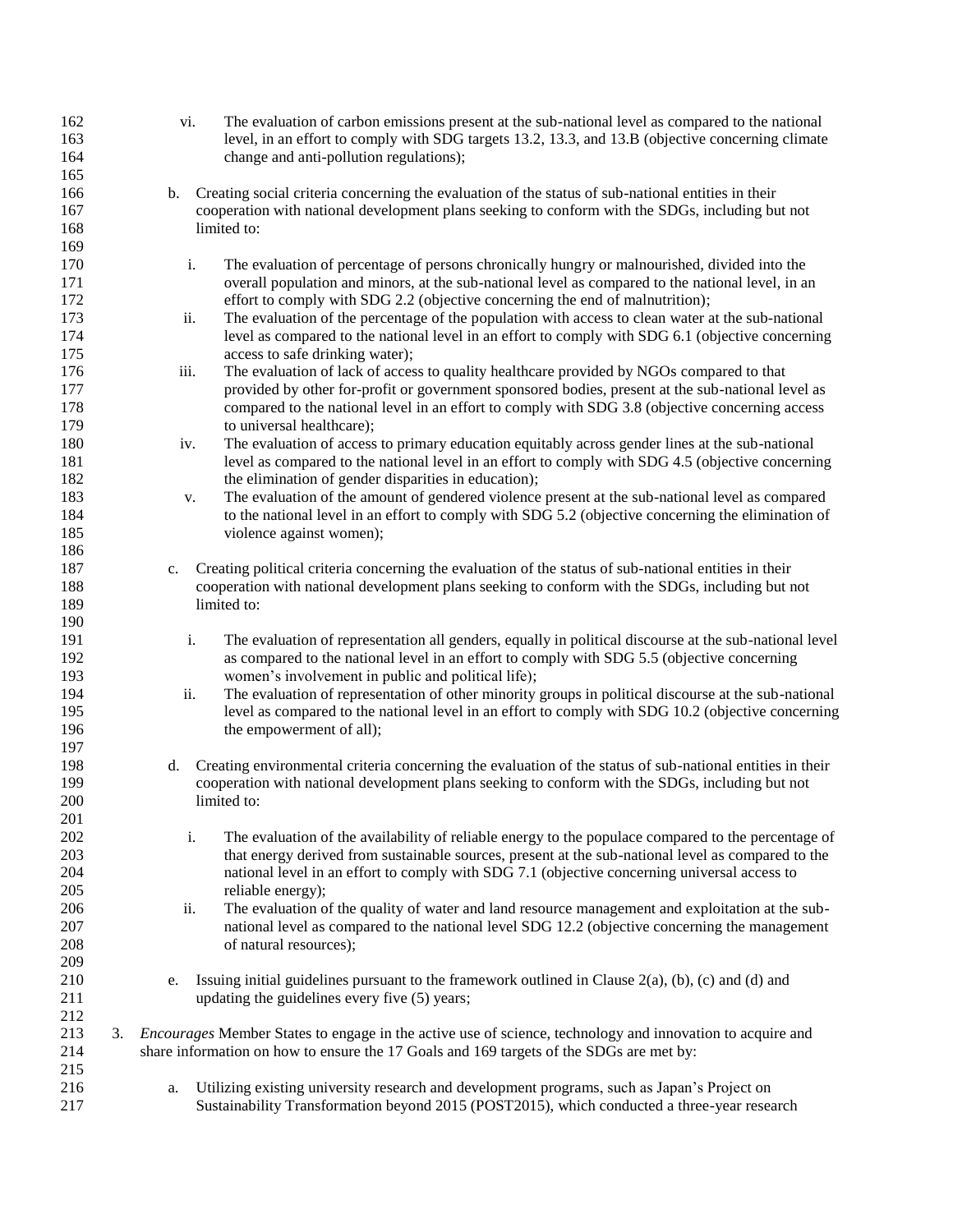| 218 |    |             | project into the SDGs in order to identify the most productive and cost-effective methods of                 |
|-----|----|-------------|--------------------------------------------------------------------------------------------------------------|
| 219 |    |             | distributing data evenly to ensure that no one is left behind in harmonizing national development plans      |
| 220 |    |             | with the 2030 Agenda for Sustainable Development;                                                            |
| 221 |    |             |                                                                                                              |
| 222 |    | b.          | Emphasizing SDG 17 in relation to the collection of data from various States into the UNDP project           |
| 223 |    |             | database:                                                                                                    |
| 224 |    |             |                                                                                                              |
| 225 |    | $c_{\cdot}$ | Contributing to the UNDP project database, which supports the interconnected nature of the SDGs by           |
| 226 |    |             | sharing data on advancement in development;                                                                  |
| 227 |    |             |                                                                                                              |
| 228 | 4. |             | Calls for the expansion of the UNDP project database by including projects not carried out by the UNDP but   |
| 229 |    |             | found to be effective in implementing the SDGs, consisting of the most effective and sustainable projects of |
| 230 |    |             | Member States and NGOs in cooperation with Member States in achieving the SDGs by making the project         |
| 231 |    | database:   |                                                                                                              |
| 232 |    |             |                                                                                                              |
| 233 |    | a.          | Accessible to the governments of Member States as a resource for harmonizing NDPs with SDGs;                 |
| 234 |    |             |                                                                                                              |
| 235 |    | b.          | Composed of project reports, managed by the UNDP, in a uniform format that include the data and              |
| 236 |    |             | analysis of the scope of the project within four sections, Barriers to Development, Attempted                |
| 237 |    |             | Solution(s), Specific Implementation Strategies, and Analysis of Cost;                                       |
| 238 |    |             |                                                                                                              |
| 239 |    | $c_{\cdot}$ | Submitted based on the criteria of how successful the project was in increasing sustainable                  |
| 240 |    |             | development within the Member State, how well the project harmonizes with the SDGs, and how well             |
| 241 |    |             | they can implemented into the NDPs of other States.                                                          |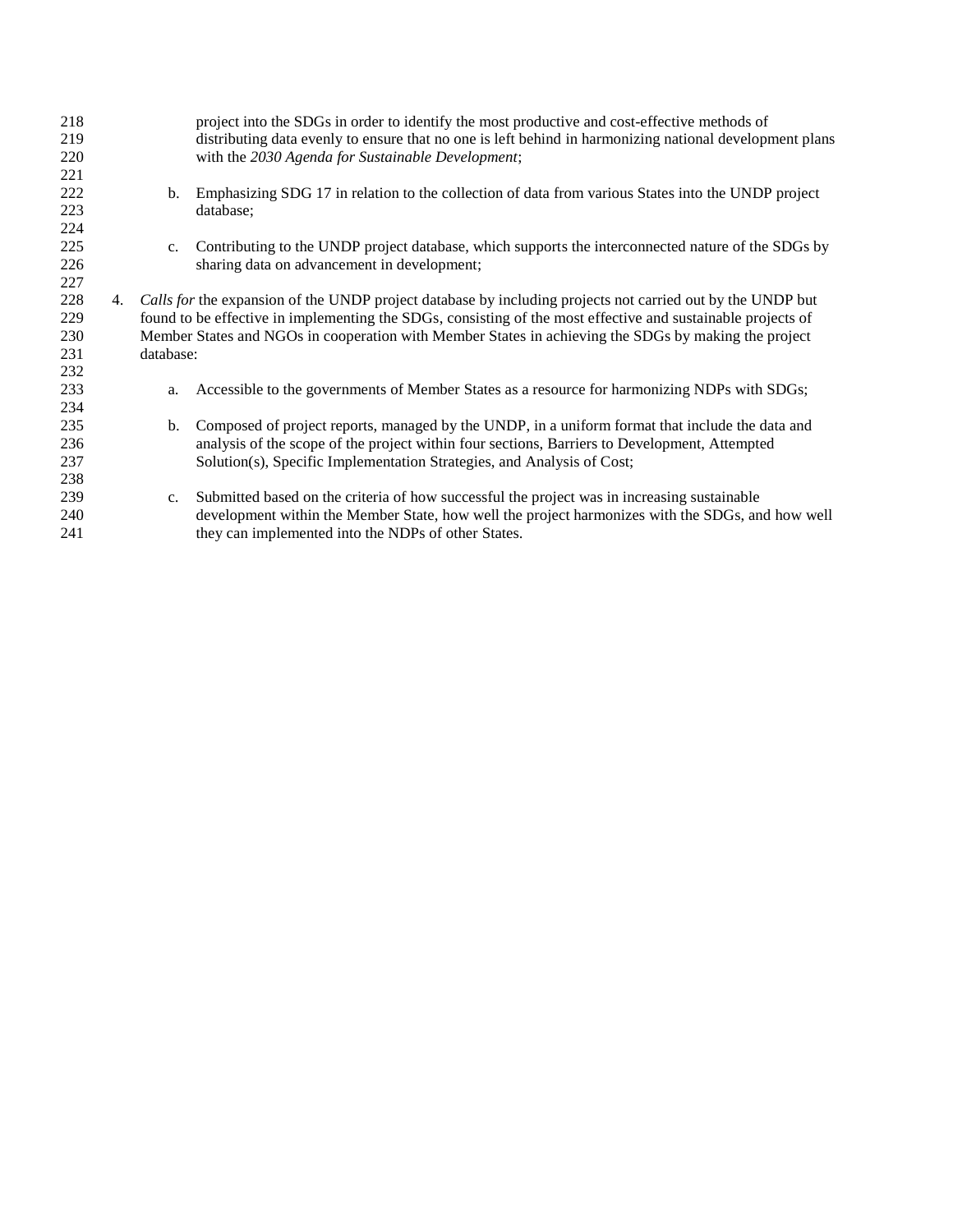

**Code:** UNDP/1/2 **Committee:** United Nations Development Programme **Topic:** Harmonizing National Development Plans with the 2030 Agenda for Sustainable Development

*The United Nations Development Programme,*

 *Recognizing* the principles of equality and anti-discrimination within the *Convention on the Elimination of All Forms of Discrimination Against Women*, which lays the foundation to achieve Sustainable Development Goal (SDG) 5, *Acknowledging* SDG 5 in its promotion of gender equality through the empowerment of women and equal access to opportunity for leadership roles within political, economic, and social institutions, opportunity for leadership roles within political, economic, and social institutions,  $\frac{9}{10}$  *Re-emphasizing* the aim of General Assembly resolution 70/219 of 15 February 2016, which endorses women as important in all aspects of development, *Bearing in mind* the United Nations Entity for Gender Equality and the Empowerment of Women (UN-Women) initiative with the Barefoot College in India to train illiterate women in rural areas in engineering, which fosters the creation of alternative energy sources and builds a green economy, *Taking into consideration* the United Nations Educational, Scientific and Cultural Organization Technical and Vocational Education and Training (TVET) which can provide rural women with practical skills to enter the job market in the green economy, *Recalling* the efforts of programs such as UN Women's Training Centre and the United Nations Institute for Training and Research (UNITAR) Women Leadership Programme in promoting in inclusion of women in the political sphere which is essential to the advocacy of gender equality, *Considering* the effect that quality education and increased literacy for all individuals can help in ensuring female reproductive autonomy through informed contraceptive practices and sexual health with falls in accordance with the *Beijing Declaration and Platform for Action* and SDG 5, *Emphasizing* the importance of environmental stewardship in collecting resources for building sustainable cities and infrastructure as it is essential to economic development and well-being in accordance with SDG 9 on industry, innovation, and infrastructure, and SDG 11 on sustainable cities and communities, *Recognizing* the importance of incorporating SDG 17 on partnership for the goals in all Member States' national development plans (NDPs) for engaging the public, private, and civil sectors in successfully accomplishing all other SDGs, *Reaffirming* the sentiments of General Assembly resolution 71/245 of 3 February 2017, which states that sustainable agriculture mitigates the effects of climate change by improving food security along with eradicating hunger, thereby accomplishing SDG 2 on zero hunger, *Noting further* the significance of the Consortium of International Agricultural Research Centers (CGIAR) in promoting food security through sustainable production of agricultural products using innovation in the agri-food system, *Recognizing* the importance of the National Aeronautics and Space Administration program 'Eyes on the Earth' by developing a program that monitors the emergence of disasters and mitigates these disasters with preventative infrastructure to ensure that Member States preemptively gather information for the improvement of sustainable development,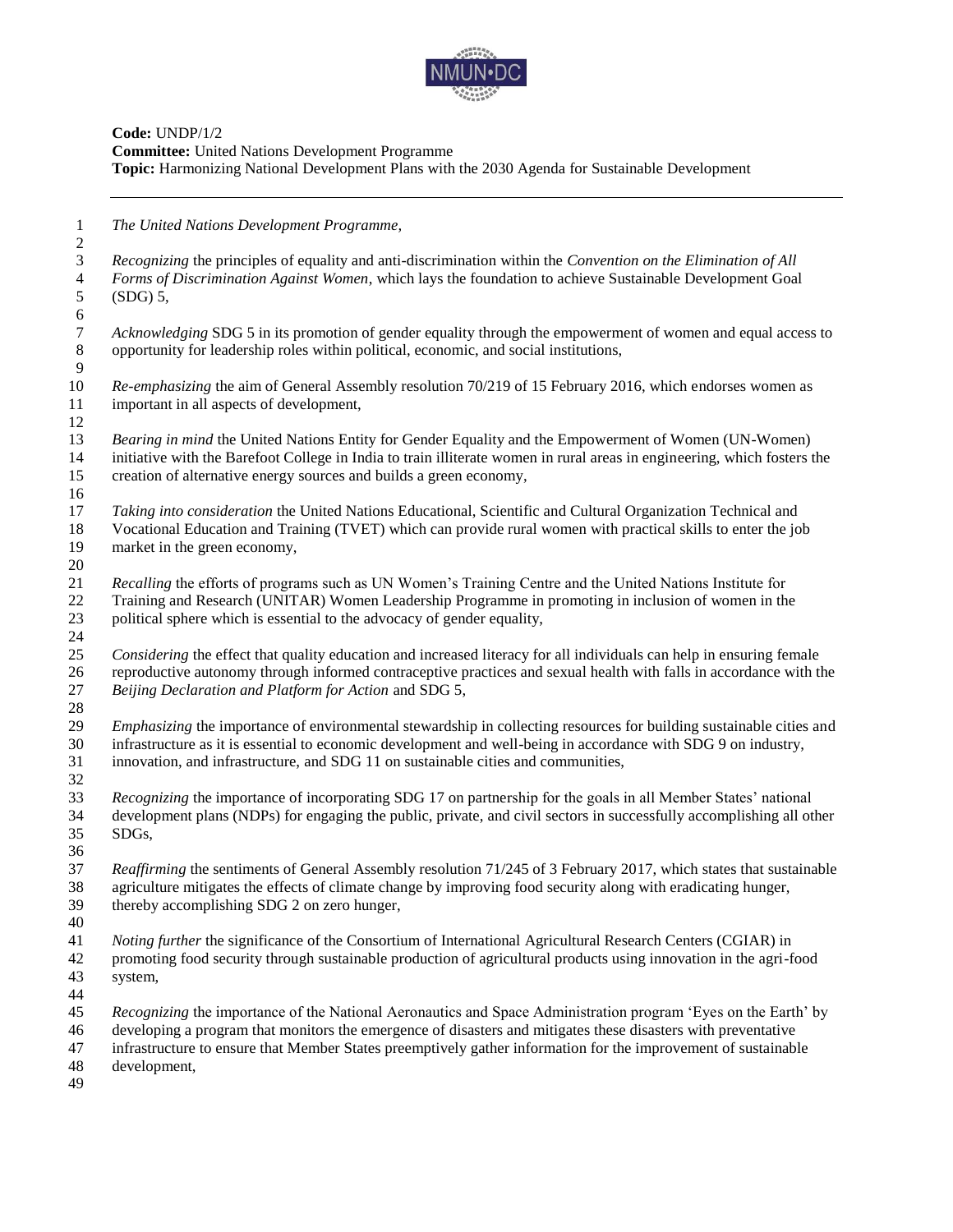| 50<br>51<br>52          | advancement of the status of women, focusing on: |    | 1. Recommends the improvement of NDPs in accordance with SDG 5 by promoting anti-discrimination and the                                                                                                                                                                                                                            |
|-------------------------|--------------------------------------------------|----|------------------------------------------------------------------------------------------------------------------------------------------------------------------------------------------------------------------------------------------------------------------------------------------------------------------------------------|
| 53<br>54<br>55<br>56    |                                                  | a. | Increasing technical training for women in growing markets such as renewable energy, through the<br>creation of parallel programs similar to UN Women's initiative with the Barefoot College in India,<br>which facilitates self-sufficiency and economic stability for women;                                                     |
| 57<br>58                |                                                  | b. | Furthering access to decent jobs for women through programs like TVET;                                                                                                                                                                                                                                                             |
| 59<br>60<br>61<br>62    |                                                  | c. | Expanding women's participation in the politics through training programs like UN Women's Training<br>Centre which aim to increase the number of women in political positions and UNITAR's Women<br>Leadership Programme promoting the empowerment of women in politics;                                                           |
| 63<br>64<br>65<br>66    |                                                  |    | 2. Supports the implementation of sustainability requirements for infrastructure and transportation development<br>focusing on the use of environmentally sustainable resources, through the aid of task force groups and<br>government ministries supported by national development plans on infrastructure by:                   |
| 67<br>68<br>69<br>70    |                                                  | a. | Creating a NDP that enforces utility usage standards for residential building on amenities, electricity,<br>gas, and water usage to promote responsible consumption aligned with SDG 12 on responsible<br>consumption and production;                                                                                              |
| 71<br>72<br>73<br>74    |                                                  | b. | Requiring new building materials to be responsibly sourced based on the availability from local farms,<br>refineries, and other outlets that allows states to stimulate local businesses and economies while<br>forming stronger relationships between manufacturers and larger corporations;                                      |
| 75<br>76<br>77          |                                                  | c. | Creating disaster risk reduction standards to ensure that infrastructure meets building standards for<br>evacuation routes and withstanding extreme weather and climate conditions;                                                                                                                                                |
| 78<br>79<br>80          |                                                  | d. | Continuing the monitoring of transportation routes and their effects on land degradation, deforestation,<br>and pollution to ensure sustainable coexistence of transportation and environmental awareness;                                                                                                                         |
| 81<br>82<br>83<br>84    | 3.                                               |    | <i>Encourages</i> the creation of the National Agency of Intersector Liaisons (NAIL) between the private and public<br>sectors in all Member States for the purposes of encouraging mutually beneficial relationships between each<br>sector to further strengthen the progress of the 2030 Agenda for Sustainable Development by: |
| 85<br>86<br>87<br>88    |                                                  | a. | Including development of NAIL departments in Member States' NDPs to address interrelated topics by<br>working with local governments, businesses, and civil service organization to better suit regional needs<br>and priorities;                                                                                                  |
| 89<br>90<br>91<br>92    |                                                  | b. | Offering subsidies to private institutions for aid to immediate and pressing economic issues, per the<br>recommendation of NAIL, so if a national government is financially unable to provide such benefits,<br>funding will come from voluntary contributions to the UNDP budget;                                                 |
| 93<br>94<br>95          |                                                  | c. | Encouraging Member States to offer tax incentives to private institutions to follow sustainable<br>development guidelines, developed and negotiated through NAIL and Member States;                                                                                                                                                |
| 96<br>97<br>98          | 4.                                               |    | Requests Member States enforce guidelines for multinational corporations to implement strategies and conduct<br>operations regarding sustainable infrastructure by:                                                                                                                                                                |
| 99<br>100<br>101<br>102 |                                                  | a. | Establishing nationally defined building code safety requirements before constructing new<br>infrastructure, while keeping in mind the need for locally sourced resources in relation to SDG 9 on<br>industry, innovation, and infrastructure, including:                                                                          |
| 103<br>104              |                                                  |    | Height regulations based on reliably evaluated earthquake risk as well as quality of foundation and<br>i.<br>ground soil;                                                                                                                                                                                                          |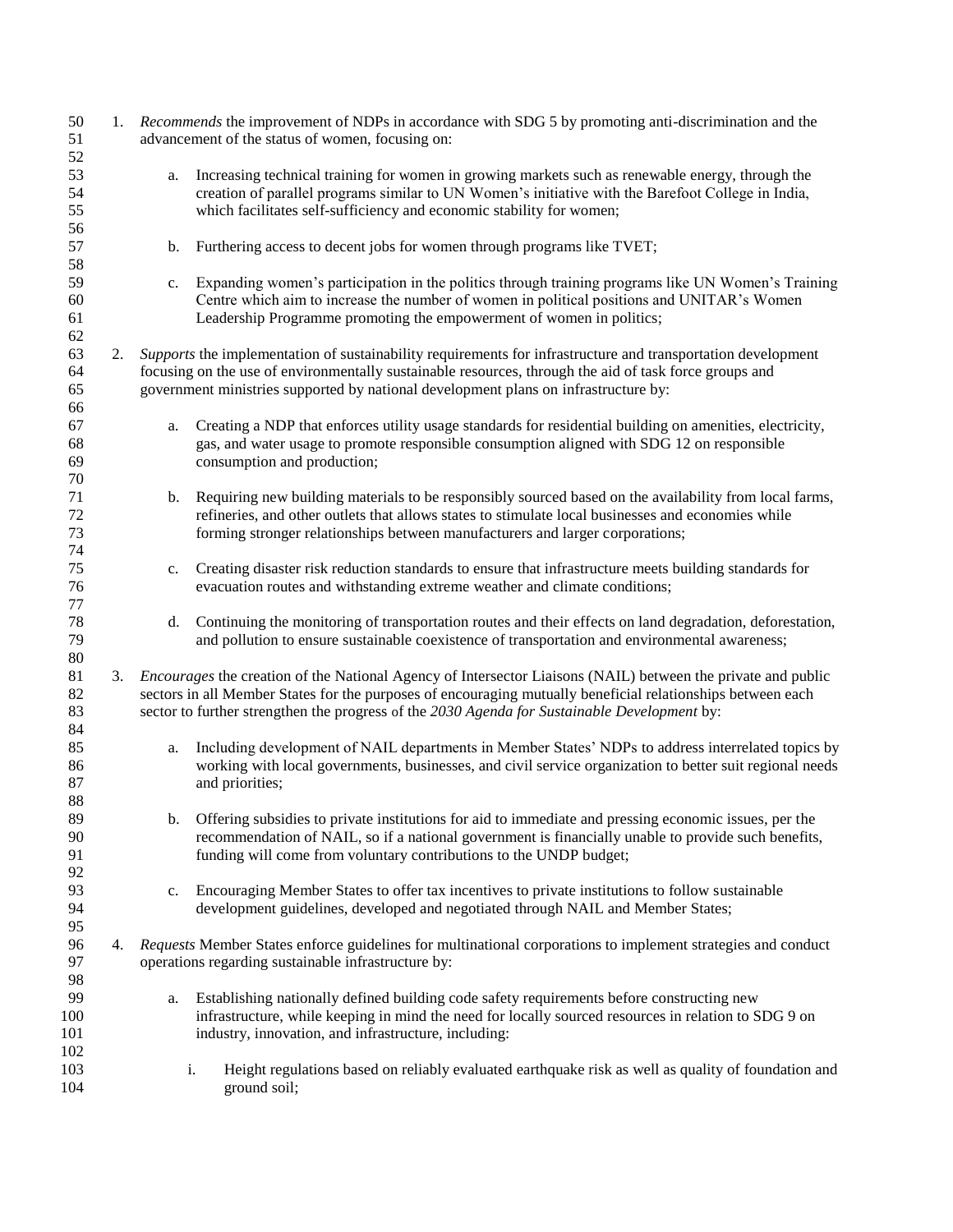| 105 |    | ii.         | Foundation regulations, including but not limited to depth requirements based on presence of                  |
|-----|----|-------------|---------------------------------------------------------------------------------------------------------------|
| 106 |    |             | groundwater and type of soil and locally sourced material requirements;                                       |
| 107 |    | iii.        | Structural material requirements based on what may be locally sourced in conjunction with the                 |
| 108 |    |             | local likelihood of extreme weather events;                                                                   |
| 109 |    | iv.         | Windows that are strong enough to withstand extreme weather events;                                           |
| 110 |    |             |                                                                                                               |
| 111 |    | b.          | Developing flood-resilient infrastructure and flood-sensitive defense systems in accordance with SDG          |
| 112 |    |             | 13 on climate action, specifically objective 13.1 concerning the implementation of disaster risk              |
| 113 |    |             | reduction infrastructure in relation to the risks posed by climate change;                                    |
| 114 |    |             |                                                                                                               |
| 115 |    | $c_{\cdot}$ | Advocating the expansion of the availability of seismographic technology in the least developed areas         |
| 116 |    |             | of the world;                                                                                                 |
| 117 |    |             |                                                                                                               |
| 118 |    | d.          | Expanding nation-based studies of the frequency of earthquakes and other disturbances in all areas to         |
| 119 |    |             | better implement building codes sensitive to the likelihood of certain natural disasters;                     |
| 120 |    |             |                                                                                                               |
| 121 |    | e.          | Implementing earthquake-sensitive motion sensors that recognizes when land is unstable similar to             |
| 122 |    |             | Japan's Home-Levitation System (HLS) that can raise homes, hospitals, schools, and other public               |
| 123 |    |             | buildings;                                                                                                    |
| 124 |    |             |                                                                                                               |
| 125 | 5. |             | Proposes the development of sustainable agricultural practices in partnership with non-governmental           |
|     |    |             |                                                                                                               |
| 126 |    |             | organizations (NGOs) like CGIAR, that aim to provide assistance to least developed countries in funding,      |
| 127 |    |             | research, and implementation of these methods to promote:                                                     |
| 128 |    |             |                                                                                                               |
| 129 |    | a.          | Irrigation systems to mitigate flooding, as well as the other effects of climate change;                      |
| 130 |    |             |                                                                                                               |
| 131 |    | b.          | Food security in all Member States through the use of sustainable soil practices along with erosion           |
| 132 |    |             | control;                                                                                                      |
| 133 |    |             |                                                                                                               |
| 134 |    | c.          | Environmentally conscientious pesticides along with the implementation of runoff prevention                   |
| 135 |    |             | infrastructure;                                                                                               |
| 136 |    |             |                                                                                                               |
| 137 |    | d.          | Reforestation and restoration of terrestrial ecosystems which are susceptible to degradation due to land      |
| 138 |    |             | usage through processes, such as soil organic carbon, which helps to restore the health and fertility of      |
| 139 |    |             | soil;                                                                                                         |
| 140 |    |             |                                                                                                               |
| 141 |    | e.          | Vertical farming development in cases of droughts and crop destruction;                                       |
| 142 |    |             |                                                                                                               |
| 143 | 6. |             | Calls upon Member States to implement geographic information systems (GIS), contributing to the collection of |
| 144 |    |             | geographic information on climate change and agriculture in effort to:                                        |
| 145 |    |             |                                                                                                               |
| 146 |    | a.          | Prevent economic and social destruction created by disasters;                                                 |
| 147 |    |             |                                                                                                               |
| 148 |    | b.          | Upgrade current capabilities of GIS software, which currently only captures, stores, manipulates,             |
| 149 |    |             | analyzes, manages, and presents spatial and geographic data to include satellites launched into the           |
| 150 |    |             | exosphere, revealing agricultural and climate statuses to Member States and thereby building                  |
| 151 |    |             | appropriate infrastructure;                                                                                   |
| 152 |    |             |                                                                                                               |
| 153 |    | c.          | Use GIS and database collection system on agriculture to isolate methods to mitigate soil erosion and         |
| 154 |    |             | degradation specific to regions;                                                                              |
| 155 |    |             |                                                                                                               |
| 156 |    | d.          | Allocate interpersonal relations with Global Network Initiative to secure network communications and          |
| 157 |    |             | decrease the chances of possible network interruptions;                                                       |
| 158 |    |             |                                                                                                               |
|     |    |             |                                                                                                               |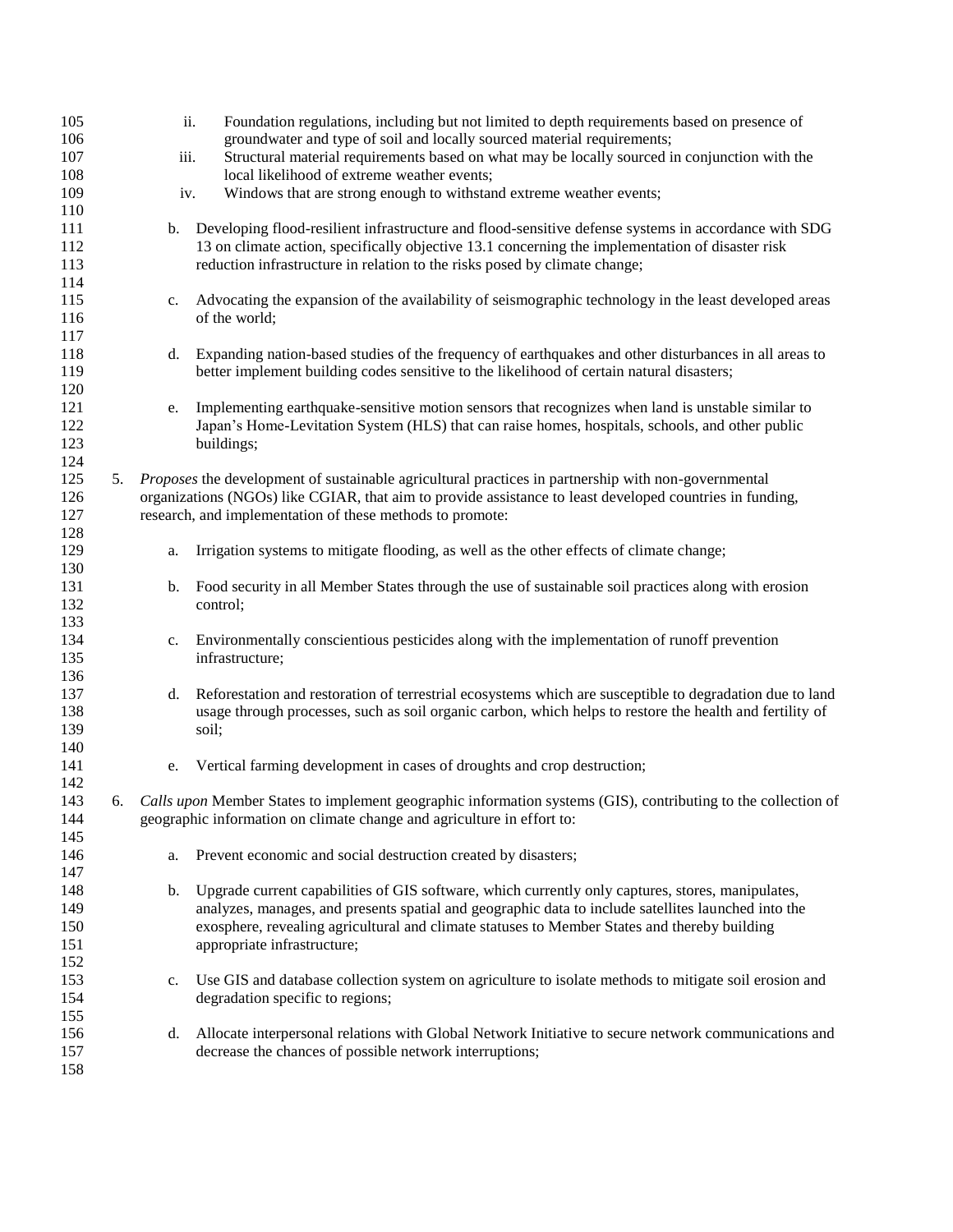| 159 | e. Encourage diverse groups of scholars, especially women, to study GIS to foster creative ideas and   |
|-----|--------------------------------------------------------------------------------------------------------|
| 160 | applications to the field of agriculture and climate control;                                          |
| 161 |                                                                                                        |
| 162 | Increase human capital in the field of GIS to strengthen the workforce, stabilize Member States' gross |
| 163 | domestic product, and grow average per capita income.                                                  |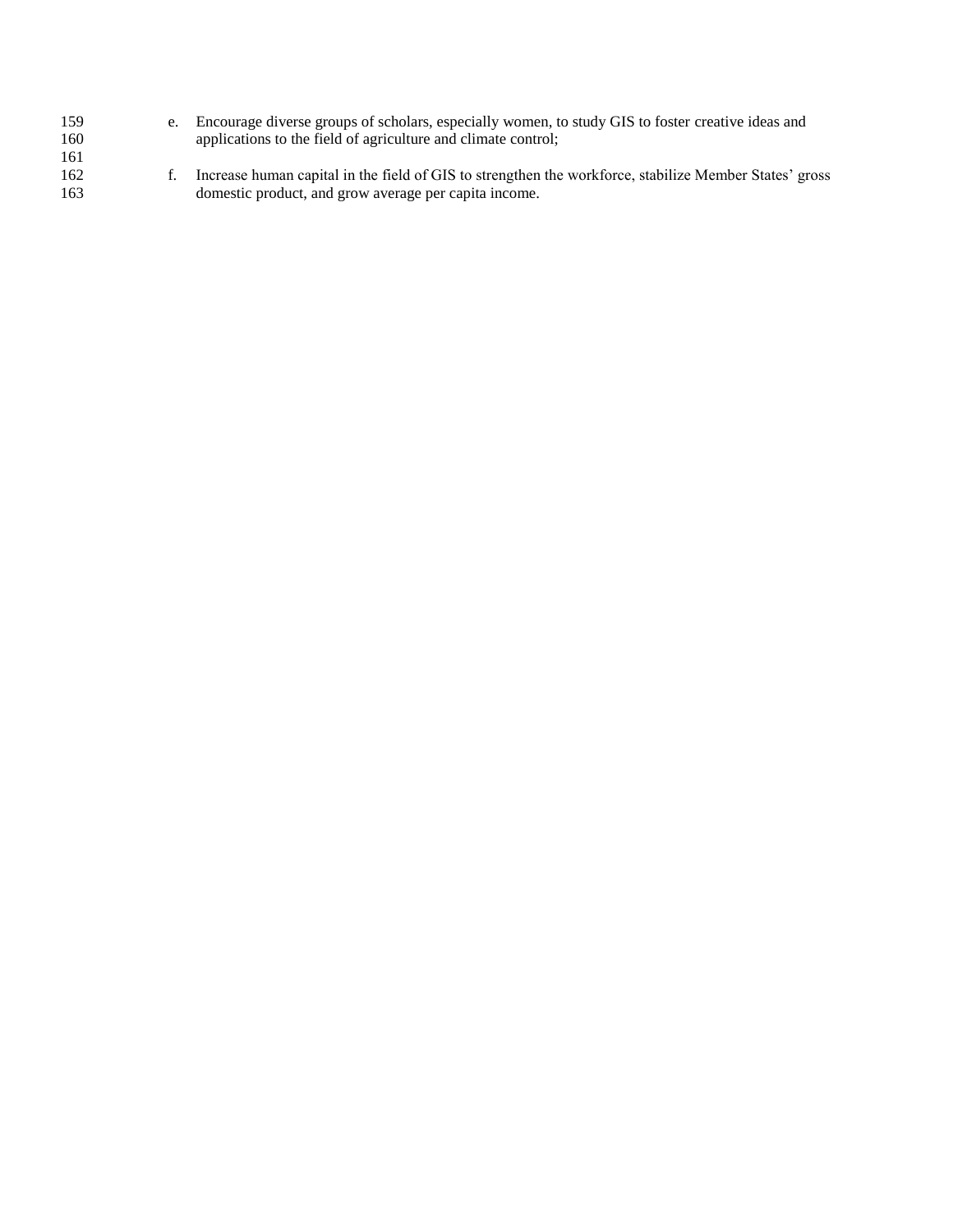

## **Code:** UNDP**/**1/3 **Committee:** United Nations Development Programme **Topic:** Harmonizing National Development Plans with the 2030 Agenda for Sustainable Development

*The United Nations Development Programme*,

 *Recognizing* the unmet monetary investments that are needed to achieve the Sustainable Development Goals (SDGs) are estimated to be between 3-7 trillion USD a year alone for developing countries, 

*Reaffirming* the importance of investing in projects of specific need for national development programs by the private sector in alignment with policies listed in the Asia-Pacific Economic (APEC) Codes of Conduct, a private sector in alignment with policies listed in the Asia-Pacific Economic (APEC) Codes of Conduct, a cooperative, economic and trade forum that works towards reduced barriers to trade without legal binding agreements for Member States,

 *Acknowledging* the success of the Istanbul International Center for Private Sector in Development, as part of the United Nations Development Programme's (UNDP) six Global Policy Centers, which encourages relationships between the private sector and civil society, collaborating with the Business Call to Action, an alliance amongst government donors that promotes businesses to adopt inclusive operating models involving individuals from the bottom of the economic pyramid, aligned with SDG Goal 8, along with a UNDP Global Policy Centre specializing

in inclusive business, private sector engagement in skills development, impact investing, and resilience and crisis

 response, 

*Reaffirms* the significance of the United Nations Global Compact, which implores companies to implement

 internationally-recognized standards of corporate social responsibility in order to fulfill SDG 12 by promoting private sector involvement in development, proposing innovative financial solutions, and promoting peace in high-risk areas,

 *Being fully conscious* of the principles outlined in the United Nations Global Compact which emphasize the elimination of discrimination in respect to employment and operations, the creation of precautionary approaches to environmental challenges, the undertaking of initiatives to promote greater environmental responsibility, and encouraging the development and diffusion of environmentally-friendly technologies to ensure that the private sector upholds corporate social responsibility, 

- 1. *Calls upon* the private sector to aid in decreasing unmet investment needs of the SDGs through the financial support for national development programs by:
- a. Funding through voluntary contributions to UNDP that are directly used for the implementation and improvement of national development plans (NDPs) as specified by Member States individually based on the severity of the issues at hand;
- b. Donating to and dialoguing with national governmental organizations to set forth development programs in the sectors of economic inequality, educational reform, sustainable infrastructure, and clean energy aligned with SDG Goals 1, 4, 7 and 9, such as:
- i. Working towards equal pay across genders and nationalities;
- ii. Sharing of educational reform procedures and developments within Member States at yearly conferences;
- iii. Ensuring job protections for marginalized groups, such individuals with disabilities, indigenous peoples, and formerly incarcerated individuals, by encouraging inclusive business models and hiring processes;
- c. Meeting the cost-cutting and work-stream priorities set forth by the APEC Agenda on Economic and Technical Cooperation, focusing on developing human capital and inclusive growth amongst the sectors of health, economics, and education;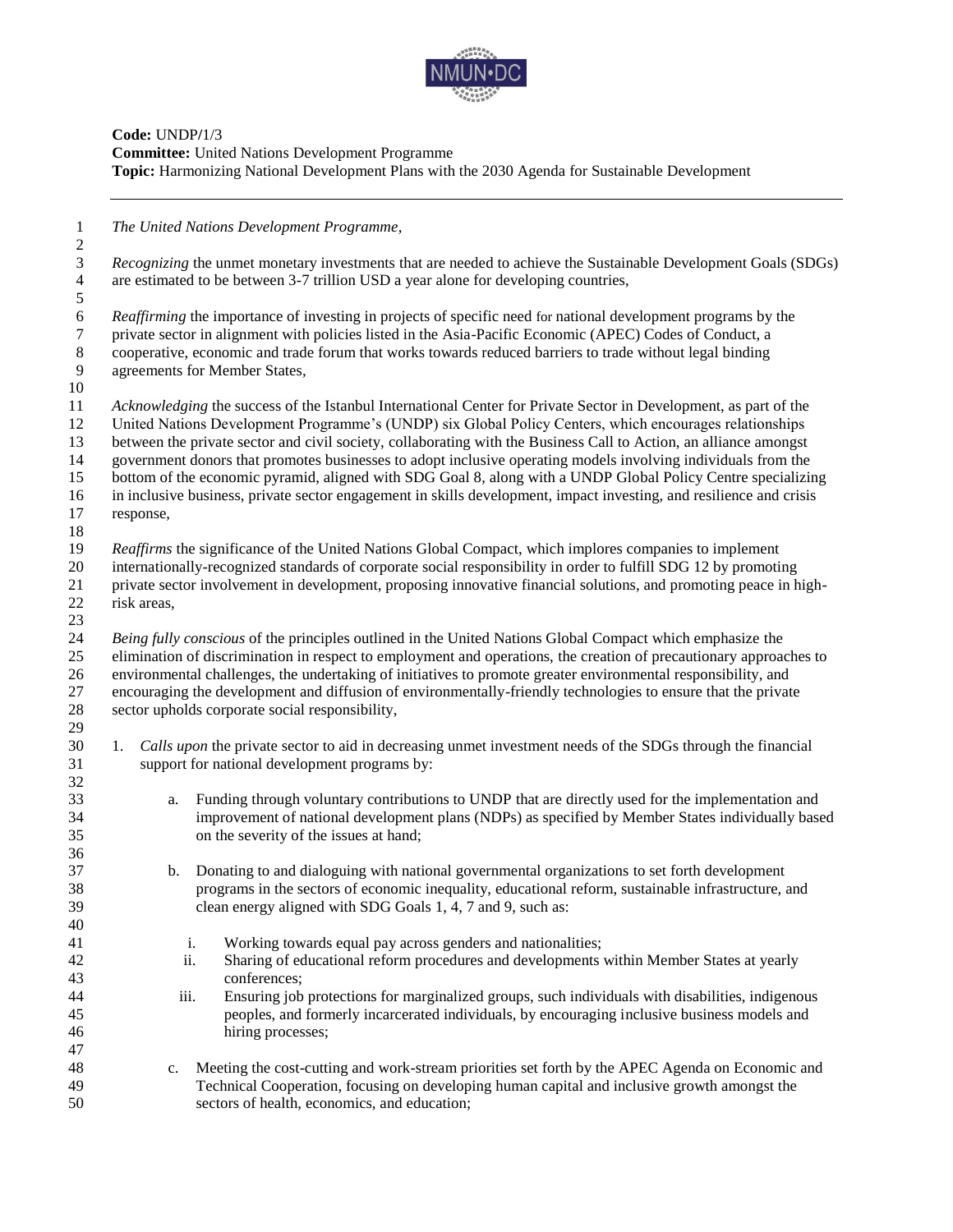| 51<br>52<br>53                   | 2. |                | Encourages Member States to model the standards set Istanbul International Center for Private Sector in<br>Development through the creation of parallel programs in Member States' NDPs by:                                                                                                                                                                                                          |
|----------------------------------|----|----------------|------------------------------------------------------------------------------------------------------------------------------------------------------------------------------------------------------------------------------------------------------------------------------------------------------------------------------------------------------------------------------------------------------|
| 54<br>55<br>56<br>57<br>58<br>59 |    | a.             | Focusing on the Business Call to Action, which emphasizes the creation of inclusive business models<br>in the private sector that work to include economically vulnerable populations specifically by<br>providing financial services, affordable healthcare, water, sanitation, and education to ensure that<br>future citizens can provide an economic return to their Member State;               |
| 60<br>61<br>62<br>63<br>64       |    | $\mathbf{b}$ . | Promoting skill-based development through a Certificate Technical and Educational Vocational and<br>Training (TVET) program that encourages an alternative to formal academic education for the<br>economically disadvantaged, providing credible certificates and promoted by the government, serving<br>as an opportunity for first-time work experience by:                                       |
| 65<br>66<br>67<br>68<br>69<br>70 |    |                | Recognizing that educating populations within Member States is essential in creating a sufficient<br>i.<br>workforce for both the public and private sectors for future generations;<br>Understanding that by private corporations promoting vocational education the SDGs 1, 4, and 8<br>ii.<br>concerning poverty, quality education, and economic growth can all be addressed<br>comprehensively; |
| 71<br>72<br>73                   |    |                | 3. Expresses its hope that Member States include the principles of the United Nations Global Compact within their<br>respective NDPs that promote corporation and stakeholder transparency by:                                                                                                                                                                                                       |
| 74<br>75<br>76<br>77             |    | a.             | Giving national representatives and corporation representatives the space for meeting, such as the<br>United Nations Global Compact Leaders Summit, to discuss common goals and achievements every<br>year in different locations in order to raise awareness for other business cultures;                                                                                                           |
| 78<br>79<br>80<br>81             |    | b.             | Creating active partnerships through initiation, chairing, and making contributions that increase<br>development impact, done by corporations who set an example or take a leading role to promote SDG<br>17;                                                                                                                                                                                        |
| 82<br>83<br>84<br>85             |    | c.             | Coordinating the Global Compact Local Network representative with the objectives of grassroots<br>groups to help corporations understand what responsible business means in the context of varying<br>cultures, languages, religions, and abilities;                                                                                                                                                 |
| 86<br>87<br>88                   | 4. |                | Promotes a corporate and social responsibility program that is in accordance with the rules suggested through<br>the APEC Codes of Conduct by:                                                                                                                                                                                                                                                       |
| 89<br>90<br>91                   |    | a.             | Ensuring the ethical and transparent allocation of funds from the private sector to public institutions<br>monitored by Member States;                                                                                                                                                                                                                                                               |
| 92<br>93<br>94                   |    | b.             | Enhancing the reputations and public perception of corporations in order to support ethical sustainable<br>development programs that can provide to civil society by:                                                                                                                                                                                                                                |
| 95<br>96<br>97                   |    |                | Constructing work space in developing countries that employ women to meet quotas of<br>i.<br>specialized items;<br>Promoting transparency from the board of directors to the common workman;<br>ii.                                                                                                                                                                                                  |
| 98<br>99                         |    | c.             | Promoting regional contracts to bolster the Asia-Pacific regions.                                                                                                                                                                                                                                                                                                                                    |
|                                  |    |                |                                                                                                                                                                                                                                                                                                                                                                                                      |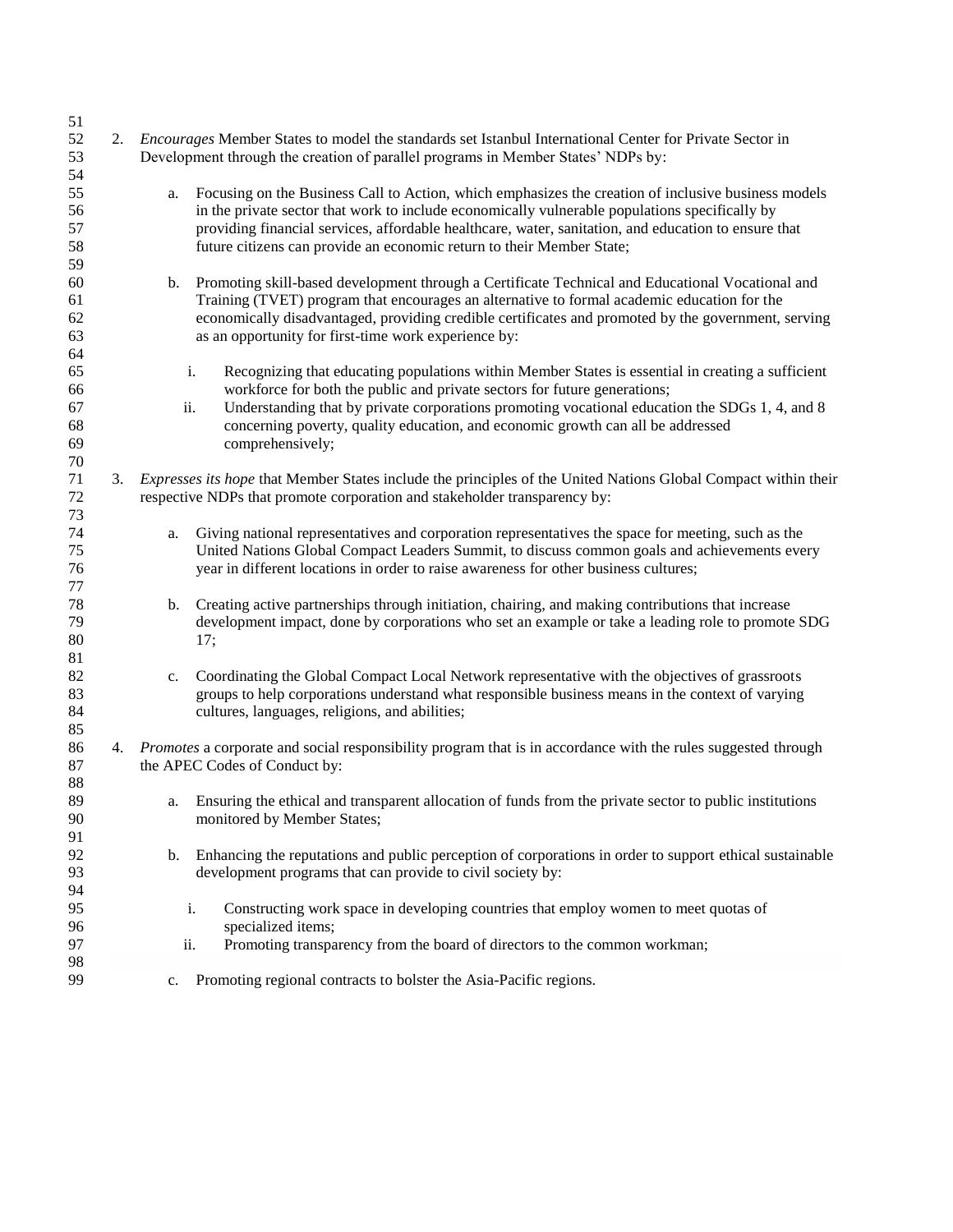

**Code:** UNDP/1/4 **Committee:** United Nations Development Program **Topic:** Harmonizing National Development Plans with the 2030 Agenda for Sustainable Development

*The United Nations Development Program,*

 *Affirming* that with the implementation of national development plans (NDPs) to promote the Sustainable Development Goal (SDG) 4 on quality education and SDG 5 on gender equality, which state that obtaining a quality education across all gender lines, including persons with disabilities, indigenous peoples, and children in vulnerable situations, is the foundation to improve people's lives and progressing sustainable development,

 *Recalling* Article 2.1 of the *Paris Agreement* that states its aim to strengthen and reiterate the vital importance of global awareness to the threat of climate change and facilitate at the national level public awareness and access to information on climate change, as well as the Global Education Monitoring Report, which explains the importance of global education on environmental issues, in reference to SDG 13 on climate action and SDG 4 on quality education,

*Expecting* that Member States will have a framework to build their own NDPs with the assistance of the United

Nations Development Program (UNDP), while also noting that there is negligence in implementing NDPs to

promote SDG 4 on quality education, with 57 million children remaining out of school and 103 million illiterate

 youth worldwide, 60% of them being women, causing harm to all Member States and the progress for world literacy,

 *Keeping in mind* Article 13 of *The Future We Want*, that without the understanding of people's needs, and without appropriate action being taken in regards to these needs, comes the deterioration of economic and social progress in the future, specifically in regards to collaboration on NDPs amongst Member States through the discussion of Member State's histories to provide an exchange of strategies to be implemented into NDPs for harmonizing national development, 

- 1. *Recommends* the creation of a Worldwide Education Development Conference (WEDC) that will aid UNDP Member States in implementing SDG 4, the location of which will be decided by UNDP Member States that wish to attend, to discuss the collaboration of Member States towards common NDPs as well as individual NDPs by:
- a. Conversing about the histories of Member States to find similarities in economic and social aspects so that Member States may grow in developing their NDPs for harmonizing national development with the SDGs;
- b. Encouraging the exchange of ideas between Member States to further their NDPs by:
- i. Corresponding previous strategies amongst Member States to combat social and financial difficulties;
- ii. Co-producing new strategies to further Member State NDPs towards harmonizing with the SDGs;
- 2. *Urges* all Member States to implement NDPs that align with SDG 4 and SDG 13 by encouraging Member States' respective school systems to ensure equal access to quality education at all levels, leading to relevant eco-friendly learning outcomes by encouraging lesson plans regarding:
- a. The specific Member State and the world's carbon emissions;
- b. All elements of teaching environmental ethics, such as the importance of corporate social responsibility in ensuring the success of SDG 13;
-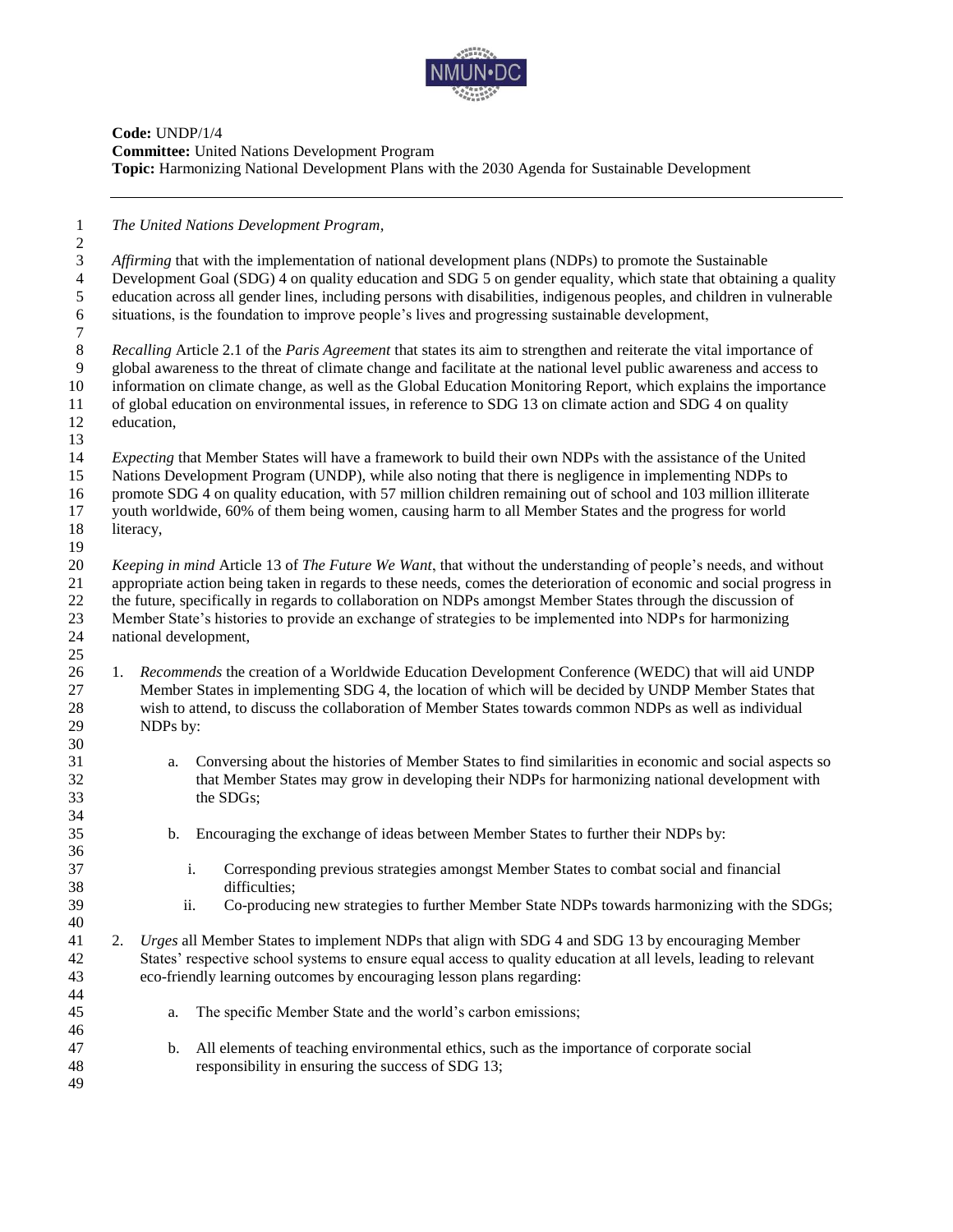| 50       |    | $C_{\bullet}$  | An educational system that is based on past and future climate change impacts within the immediate           |
|----------|----|----------------|--------------------------------------------------------------------------------------------------------------|
| 51<br>52 |    |                | Member State and its respective regional bloc to ensure climate awareness amongst future generations;        |
| 53       | 3. |                | Recommends that Member States work with the United Nations Educational Scientific and Cultural               |
| 54       |    |                | Organization and non-governmental organizations to develop a forum for the top environmental researchers and |
| 55       |    |                | professors to develop an unbiased and factual environmental ethics curriculum to be incorporated into the    |
| 56       |    |                | respective Member States' NDPs for their eco-conscious school system by:                                     |
| 57<br>58 |    |                | Establishing a syllabus to be available for all Member States to implement and educate students about        |
| 59       |    | a.             | their countries and the world's carbon footprint and other in-depth facts about the climate change;          |
| 60       |    |                |                                                                                                              |
| 61       |    | $\mathbf{b}$ . | Requiring the class for graduation, allowing equal access to the curriculum regardless of gender;            |
| 62       |    |                |                                                                                                              |
| 63       |    | $C_{\bullet}$  | Updating the syllabi according to the information provided by climate change experts at the end of           |
| 64       |    |                | every school year to keep information as recent as possible and issuing to national governments;             |
| 65       |    |                |                                                                                                              |
| 66       | 4. |                | Requests the creation of the Teaching Abroad Program, a mechanism for Member States participating in the     |
| 67       |    | WEDC to:       |                                                                                                              |
| 68       |    |                |                                                                                                              |
| 69       |    | a.             | Escalate the participation of Member States in explaining their histories to further the harmonization of    |
| 70       |    |                | NDPs with the SDGs;                                                                                          |
| 71       |    |                |                                                                                                              |
| 72<br>73 |    | b.             | Provide jobs to women to promote the success of SDG 5;                                                       |
| 74       |    | $C_{\star}$    | Further the awareness of younger generations to cultural differences to promote harmony amongst              |
| 75       |    |                | Member States in the future.                                                                                 |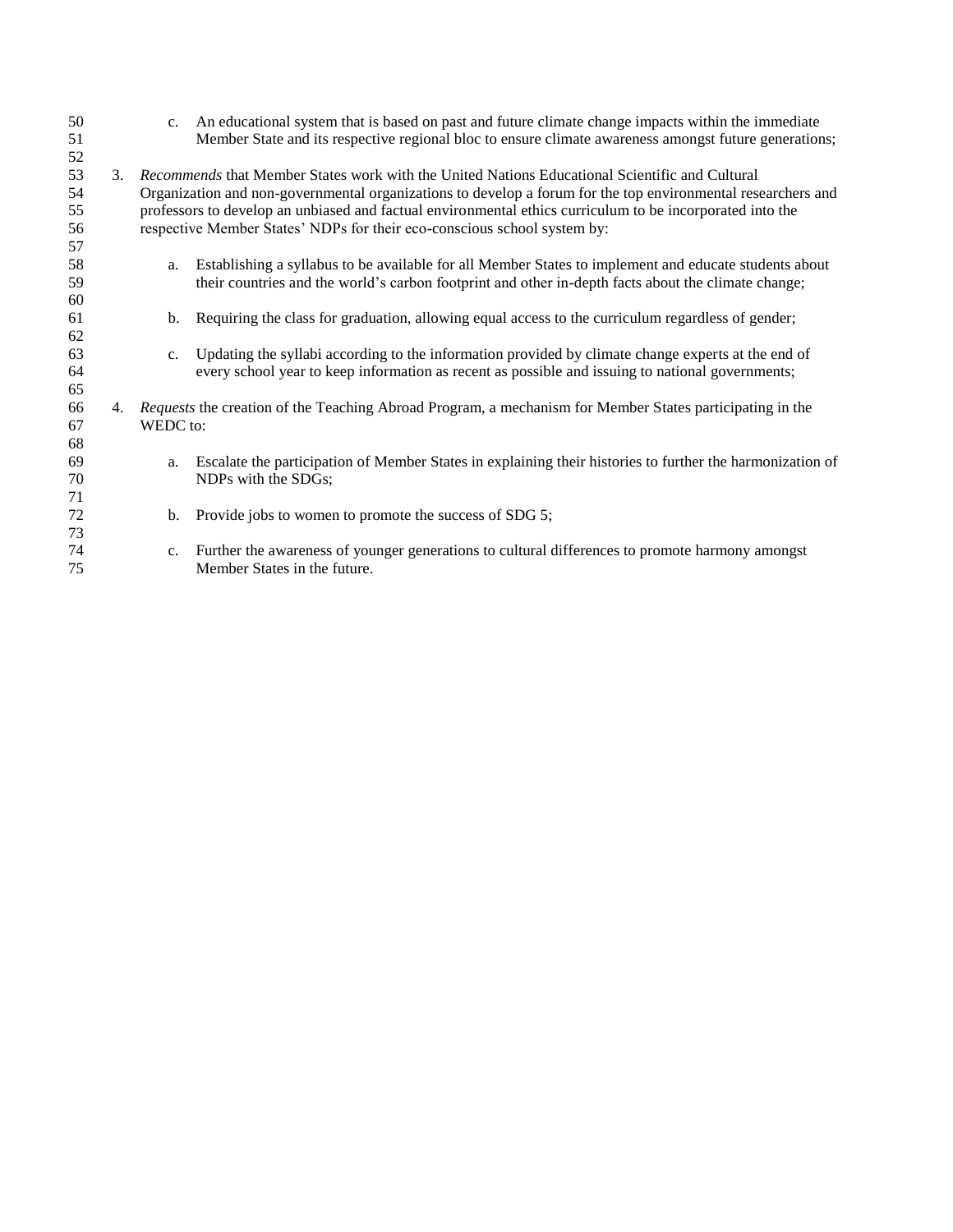

## **Code:** UNDP/1/5 **Committee:** The United Nations Development Programme **Topic:** Harmonizing National Development Plans with the 2030 Agenda for Sustainable Development

 *The United Nations Development Programme,*  $\frac{2}{3}$  *Guided by* the World Bank's 2010 report on Employment in the Agricultural Sector, which states only 29.4% of the world's population is employed in agricultural services and shows this is not a sufficient populous body to fulfill SDG target 2.3's emphasis on doubling the incomes of small scale food producers for national development plans (NDPs) pursuing agricultural employment, *Cognizant* of Cuba's Foreign Investment Act No. 118, which stresses elements of SDG Target 2.A through the promotion of foreign direct investment for international capacity building in agricultural NDPs. promotion of foreign direct investment for international capacity building in agricultural NDPs, *Expressing appreciation* of Uzbekistan's Sustainable Agriculture and Climate Change Mitigation Project, which 12 promotes the introduction of energy efficient technologies towards agriculture in relevance to SDG target 2.4's emphasis on ensuring sustainable food production and the conservation of ecosystems for resilient agricultural NDP practices, *Highlighting* the New Rice for Africa program by the Africa Rice Center, which specializes the development of hybrid rice crops, complementing SDG target 2.1's emphasis on providing food for those in vulnerable situations in the pursuit of NDPs for increasing food resources, *Endorsing* the implementation of strategies for transboundary water diplomacy as demonstrated by the International Union for Conservation of Nature's Building River Dialogue and Governance project, which highlights the objective of SDG target 6.5 to integrate multifaceted water resource management through such transboundary agreements, *Recognizing* SDG target 6.5, which stresses the importance of international cooperation on improving water sanitation initiatives for benefitting the implementation of NDPs focusing on clean water, *Further recognizing* SDG target 6.A, which emphasizes integrated water resource cooperation and development of capacity building for sustainable water solutions, which are imperative to foster effective NDP water policy in Member States, *Acknowledging* the International Tanker Owner Pollution Federation's 2016 Oil Spill Report, which indicates approximately 6,000 tons of oil spill pollution worldwide, and addresses concerns in SDG targets 14.1 and 14.2 by bringing attention to the dire need to significantly reduce land-based marine pollution and strengthen the resilience of marine and coastal ecosystems, *Further recognizing* the success of the Grameen Bank and the Pradhan Mantri Jan Dhan Yojana Initiative, which complement SDG targets 1.4 and 1.B, by ensuring mobilization of a variety of resources in order to provide credit for the financially marginalized, thus mitigating the cycle of poverty for NDPs focusing on financial services, *Noting* NDPs lacking gender inclusive policy and the United Nations Statistics Division's World's Women 2015 Education report, which states that 58 million children in primary education are out of school worldwide with more than half of this population being girls; in turn, these issues contain a focus on SDG target 4.5's objective of eliminating gender barriers in education systems, 1. *Suggests* Member States pursuing NDPs for agricultural employment policies model after India's Mahatma Gandhi National Rural Employment Guarantee Act, which distributes responsibilities between the municipal, regional and federal branches by: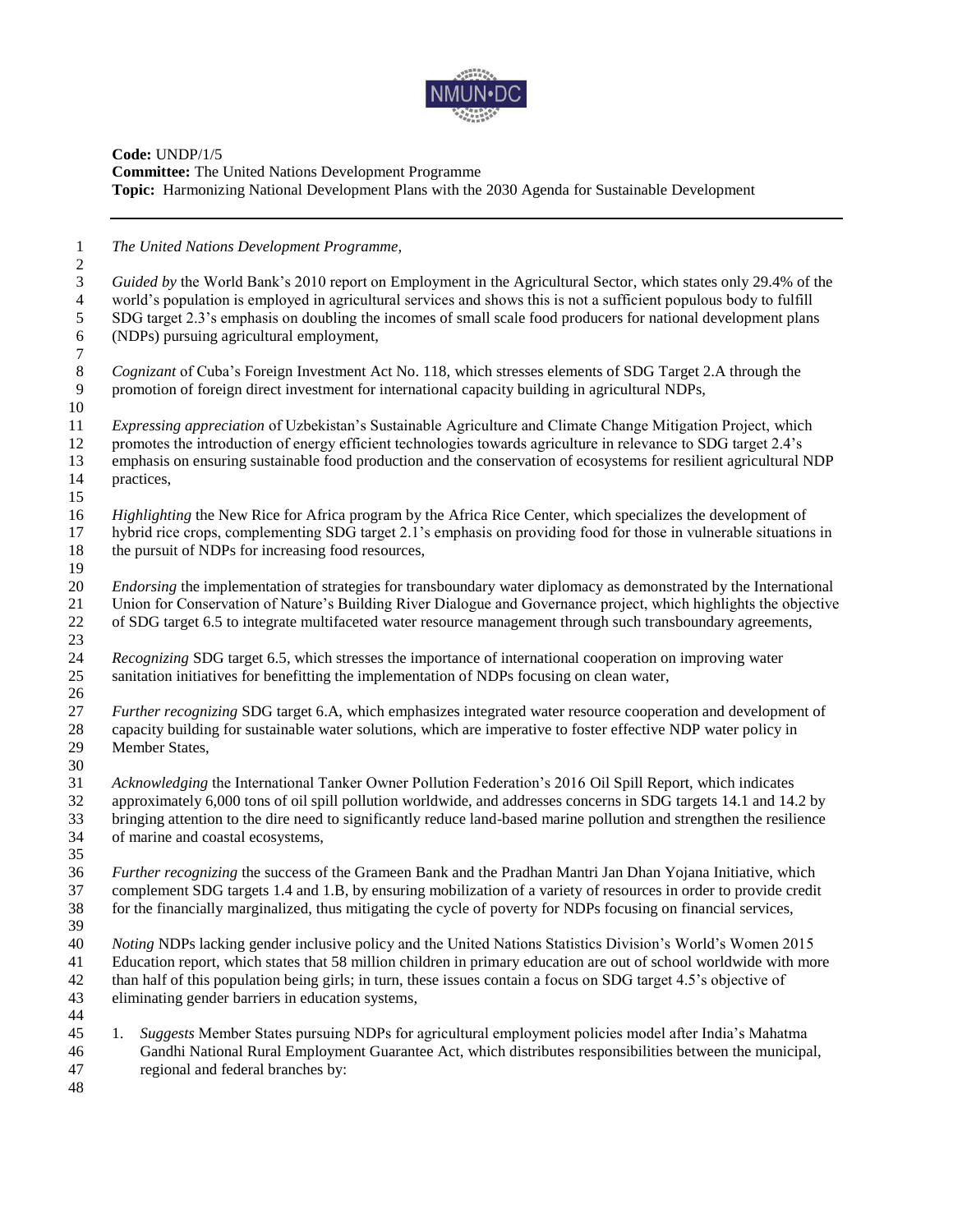| 49<br>50                   |    | a.             | Providing a minimum of one hundred days of guaranteed employment in a financial year to every<br>household in rural areas according to the minimum wage rates applicable to the area;                                                                                                                                                                              |
|----------------------------|----|----------------|--------------------------------------------------------------------------------------------------------------------------------------------------------------------------------------------------------------------------------------------------------------------------------------------------------------------------------------------------------------------|
| 51<br>52<br>53             |    | b.             | Facilitating implementation of the program based on the demographics of the area;                                                                                                                                                                                                                                                                                  |
| 54<br>55                   |    | c.             | Enhancing further development of working skills for the agricultural sector through educational and<br>professionalizing measures;                                                                                                                                                                                                                                 |
| 56<br>57<br>58             |    | d.             | Implementing more effective fiscal incentives in the agricultural job market;                                                                                                                                                                                                                                                                                      |
| 59<br>60<br>61<br>62       |    | production by: | 2. <i>Encourages</i> Member States developing NDPs on financing for agriculture to promote foreign direct investment<br>by working to mitigate constraints on international investment fronts to achieve improvement in agricultural                                                                                                                               |
| 63<br>64<br>65             |    | a.             | Using incentives for potential foreign investors through the practice of establishing free industrial trade<br>zones;                                                                                                                                                                                                                                              |
| 66<br>67                   |    | b.             | Including tax exemptions on labor and profit;                                                                                                                                                                                                                                                                                                                      |
| 68<br>69<br>70<br>71       |    |                | 3. Further suggests the integration of NDPs through partnerships such as the collaboration between the United<br>African Bank and the United Nations Development Programme to use alternatives to generic rice crops in<br>drought-prone areas such as:                                                                                                            |
| 72<br>73                   |    | a.             | Interspecific hybrid rice that is dependent on nitrogen for sustenance;                                                                                                                                                                                                                                                                                            |
| 74<br>75                   |    | b.             | Sorghum, which is drought and heat resistant crop that thrives in harsh conditions;                                                                                                                                                                                                                                                                                |
| 76<br>77                   |    | c.             | Any other crop discovered to possess drought resistance and passes the international health standards;                                                                                                                                                                                                                                                             |
| 78<br>79<br>80<br>81<br>82 | 4. |                | Invites Member States interested in the development of NDPs incorporating energy and agriculture to model<br>after initiatives similar to the Powering Agriculture: An Energy Grand Challenge for Development Kickstart<br>Initiative, which enables the transition from rain-fed subsistence farming to year-round commercial irrigated<br>agriculture, which is: |
| 83<br>84<br>85             |    | a.             | Implemented by Sub-Saharan African states through the purchase of KickStart's best-selling human-<br>powered irrigation pumps which has easy installation and with no tools required;                                                                                                                                                                              |
| 86<br>87                   |    | b.             | Powered through solar panels;                                                                                                                                                                                                                                                                                                                                      |
| 88<br>89<br>90<br>91<br>92 | 5. |                | Recommends Member States working on NDPs incorporating water sanitation to partner with non-governmental<br>organizations (NGOs) similar to WaterAid, which are outfitted for establishing water wells and compost<br>latrines, installing toilets, recycling water, and building fresh water access points above ground level to protect<br>them from flooding;   |
| 93<br>94<br>95<br>96       | 6. |                | Further recommends development of NDPs that incorporate sustainable, resilient water technologies to mitigate<br>the adverse effects of agricultural malpractice such as keeping sulfate and nitrate pollutant levels in check and<br>incorporating implementation of these technologies through:                                                                  |
| 97<br>98<br>99<br>100      |    | a.             | Monitoring and facilitating groundwater systems through protection measures such as well-constructed<br>boreholes in place of less reliable hand dug wells, which are often susceptible to external<br>contaminants;                                                                                                                                               |
| 101<br>102<br>103<br>104   |    | b.             | Incorporating adoption of standardized water quality measurement parameters (pH, alkalinity,<br>viscosity, etc.) for NDPs developing parameters such as those outlined by the World Health<br>Organization and other credible international institutions;                                                                                                          |